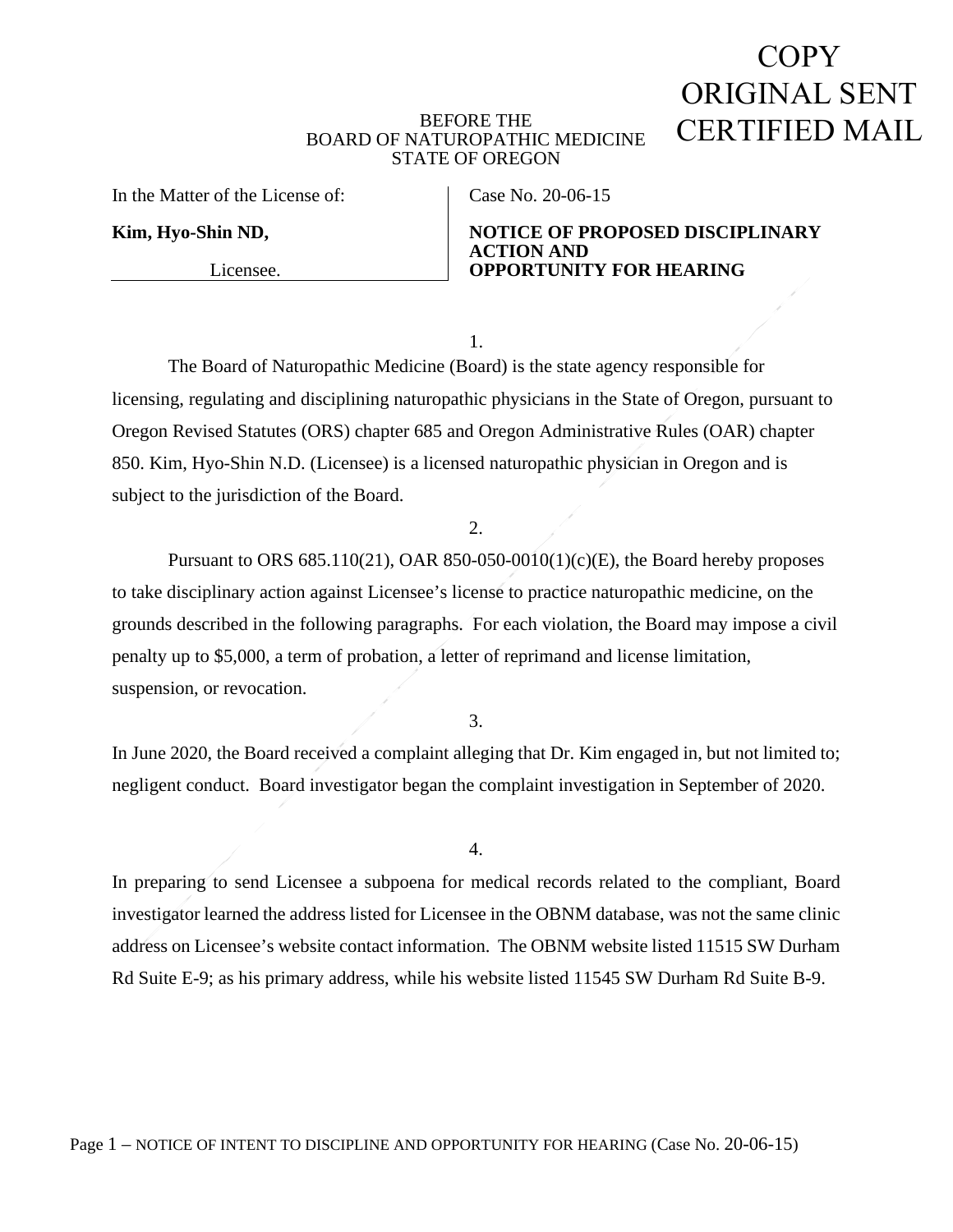5.

On September 21, 2020, Board investigator sent a subpoena via certified mail to both addresses requesting medical records from Licensee pertaining to the investigation. Licensee did not correspond or contact the Board regarding either of certified mailings.

6.

On October 27, 2020, Board investigator sent an email to Licensee at the email listed in the OBNM database; requesting he respond to the subpoena sent to him on or about September 21, 2020. Dr. Kim did not respond to investigator's email.

7.

On February 23, 2021, Board investigator sent Licensee a subpoena via certified mail to two home addresses found on a publicly available database. Dr. Kim did not contact the Board or respond to the either of the mailings.

#### 8.

On April 8, 2021, Board investigator returned to Suite E-9 and personally served Licensee a subpoena requesting documents pertaining to the complaint. The subpoena designated an April 22, 3pm deadline to submit the documents to Board.

9.

On April 21, 2021, Licensee sent the Board investigator an email from Dr. Kim requesting an extension to submit the subpoenaed medical records to the Board to May 21, 2021. Board investigator responded to the email stating the Board would extend the deadline to May 7, 2021.

10.

On May 11, 2021, Dr. Kim sent Board investigator another email, asking for an extension to submit the subpoenaed medical records to May 21, 2021. Board investigator responded to the email and declined the extension.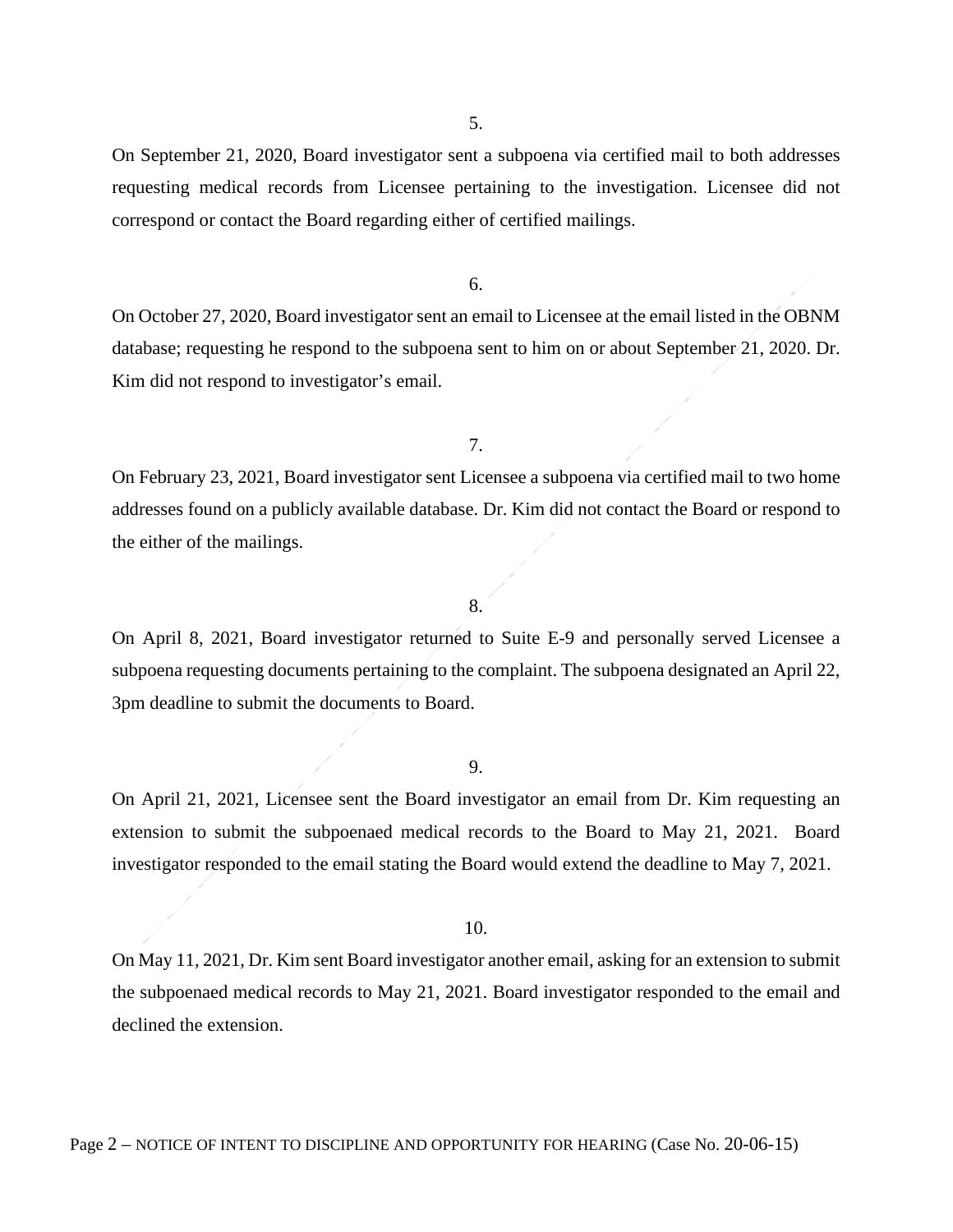11.

To date, Dr. Kim has not submitted to the Board the medical records requested in the subpoena by the deadline provided in the document, or the extension provided via email by the Board investigator. Licensee has not initiated any further contact with the Board since on or about May 11, 2021.

12.

Licensee's failure to timely respond with the information requested in the subpoena is in violation of ORS  $685.110(21)$ , OAR  $850-050-0010(1)(c)(E)$ , and the Board hereby proposes to take disciplinary action against Licensee's license to practice naturopathic medicine, on the grounds described above.

13.

For the foregoing violations, the Board proposes to suspend Licensee's license until Licensee provides the requested information and then for an additional six months after the requested information is provided.

### 14.

#### **NOTICE OF OPPORTUNITY FOR HEARING**

Licensee is entitled to a hearing as provided by the Administrative Procedures Act (ORS Chapter 183). If you want a hearing, you must file a written request for hearing with the Board within 21 days from the date this notice was mailed. You must submit request for hearing to either via email [Naturopathic.Medicine@Oregon.gov](mailto:Naturopathic.Medicine@Oregon.gov) or U.S. Mail to Oregon Board of Naturopathic Medicine, 800 NE Oregon Street, Suite 407, Portland, OR 97232. The request for hearing must be received by the Board within 21 days from the date of mailing of this notice, and must be accompanied by a written answer to the charges contained in this Notice. If a request for hearing is not received within 21 days, the right to hearing is waived.

## 15.

If you request a hearing, you will be notified of the time and place of the hearing. Before the hearing, you will receive information on the procedures, right of representation, and other rights of parties related to the conduct of the hearing. An administrative law judge from the Office of Administrative Hearings will preside at any hearing. ORS 183.635.